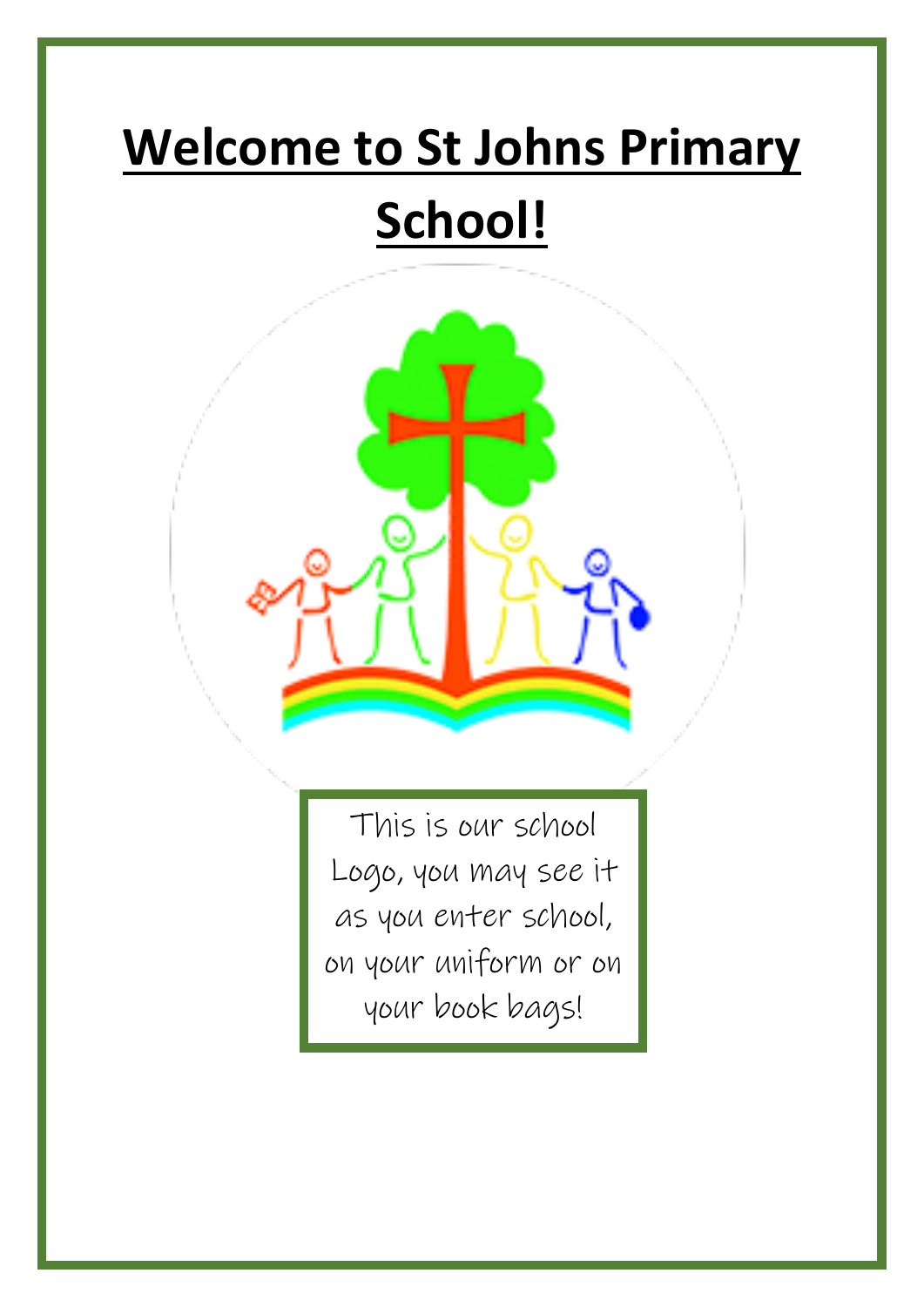

Hello! My name is Mrs Dougal and I am a teacher.

A little bit about me, singing and dancing is my thing, my favourite song is the happy song. My favourite children's book is a squash and a squeeze and my favourite film is toy story, have you seen it? I have two boys at home who love Star Wars! I can't wait to find out what you love to do.

I am very excited to meet you.  $\odot$ 



Hello, I'm Miss Marsh and I am a teacher

When I'm not at school, I spend most of my time with my two young boys, who are very energetic and like to make lots of noise! We love going on long walks in the sunshine with our boxer dog, Betty. Do you have any pets? I can't wait to find out a little bit more about you all.

Looking forward to seeing you all soon  $\odot$ 



Hello! My name is Miss Wilson and I am a teacher.

A little bit about me, my favourite colour is Green. I love to read books, my favourite children's story is The Singing Mermaid. When I am not at school I love going on holidays and visiting the seaside with my family and friends. I cannot wait to meet you so that we can make friends, play and share lots of exciting stories together.

We are going to have the most wonderful time together.  $\odot$ 



Hello! My name is Miss Quarmby I am a teacher.

When I'm not in school I spend most of my time with my little girl. I love reading books to her especially books by Julia Donaldson. We love going on walks and playing outside. I can't wait to show you all our school and our outdoor play area.

I can't wait to meet you all in September.<sup>©</sup>



Hello! I'm Mrs Hopkins and I am a teacher.

I love being creative and making things. I have two children who I enjoy playing and reading with at home. My favourite children's book is Giraffes Can't Dance. When I am not at school I enjoy going for walks in the woods and going on holiday to the seaside.

I am looking forward to meeting you and finding out all about you